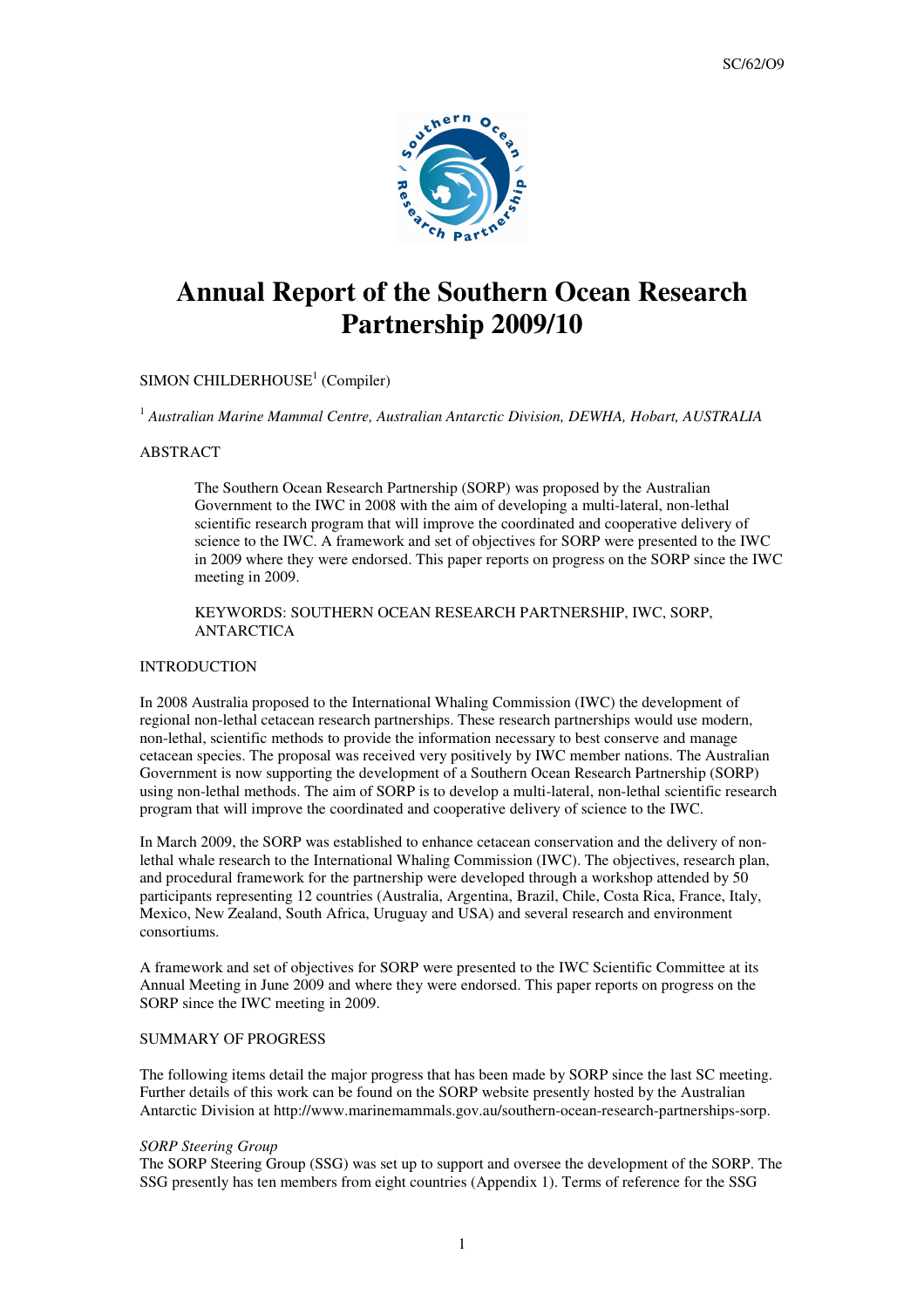were discussed and agreed. The SSG presently has two vacant positions; one for New Zealand/South Pacific and one from an International, multi-disciplinary research program representation. The work of the SSG was conducted primarily via email but also with most members attending the SORP Workshop in Seattle.

#### *SORP Seattle Workshop*

The main aims of the SORP Workshop were to continue developing the mechanism by which SORP would conduct its business and also to develop research projects that were consistent with the agreed SORP objectives and also consistent with priority science questions identified by the IWC Scientific Committee. To address this latter issue, a summary document of recommendations relevant to the Southern Ocean was compiled to assist in developing appropriate research projects. The workshop was hosted and supported by the USA Government and attended by 15 people from five nations. A full report from the meeting is available as SC/62/O8.

#### *Development of SORP projects*

During the Seattle SORP Workshop, six projects were broadly identified and agreed for inclusion in the SORP. After the meeting, these projects were further developed by Project Steering Groups and more advanced project descriptions provided. Short summaries of these projects are included in Appendix 3 and more detailed descriptions for four are provided in SC/62/O10.

#### *Development of IWC funding process*

The Australian Government has contributed AUD\$500,000 to the support of the SORP. These funds are held by the IWC and will be allocated to SORP projects following an agreed process, similar to that used for allocating funds from the IWC Small Cetacean fund. Additional detail on this process is available upon request.

### *AWE*

The Governments of Australia and New Zealand supported the Antarctic Whale Expedition to conduct non-lethal research into large whales in the Ross Sea area and the adjacent Southern Ocean. This was the first major voyage SORP. A full report of the cruise is available as SC/62/O12.

#### LIST OF SORP RELATED PAPERS AT SC 62

SC/62/O8. Report of the Southern Ocean Research Partnership Seattle workshop 2009. SC/62/O10. Southern Ocean Research Partnership project plans. SC/62/O12. Preliminary Report of the joint Australian-New Zealand Antarctic Whale Expedition 2010.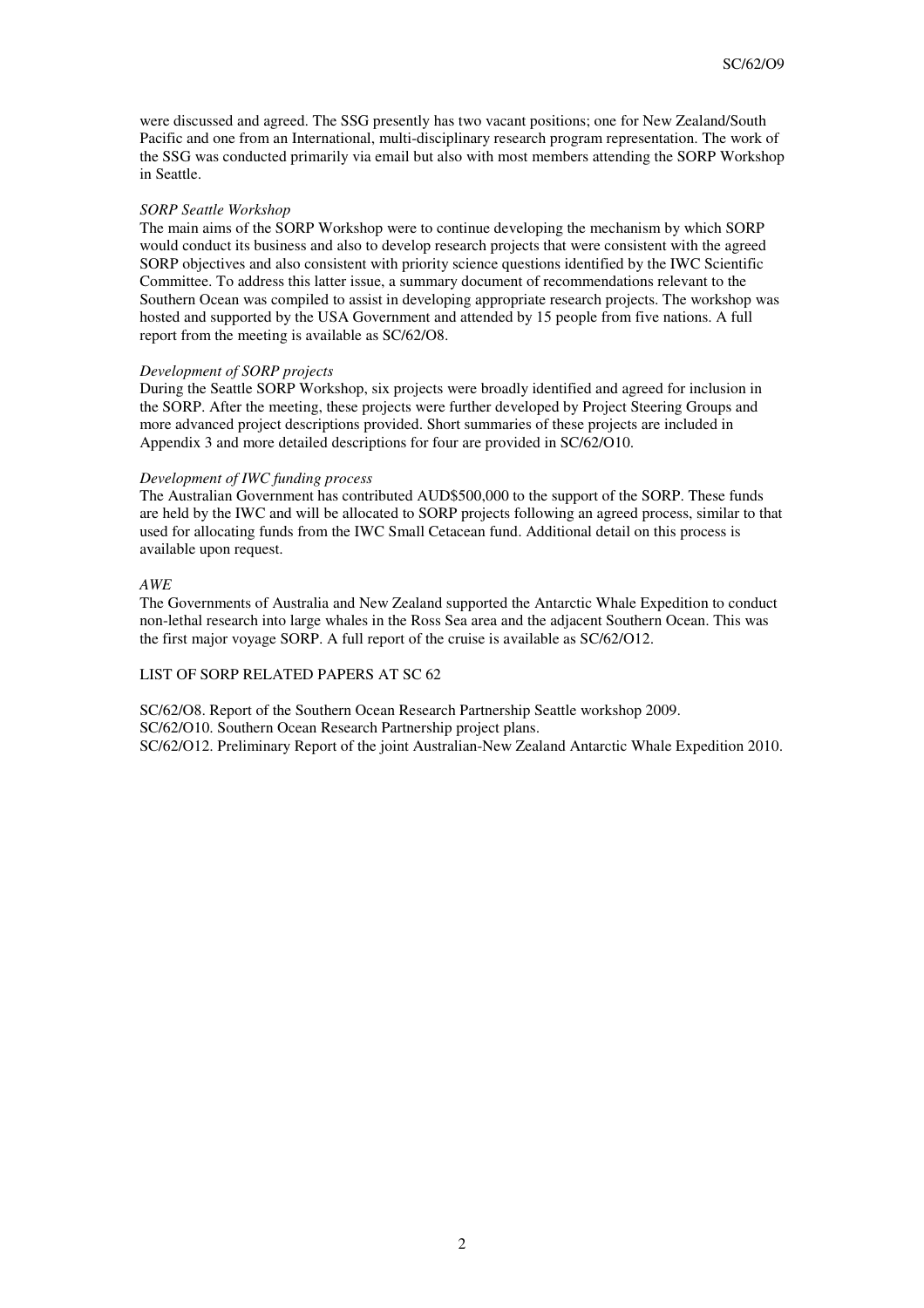## **Attachment 1: Members of the SORP Steering Group**

The following is a list of the current members of the SORP Steering Group:

*South American Representati*on: Barbara Galletti (Chile) Miguel Iniguez (Argentina) Fabia Luna (Brazil)

*North American Representation*: Bob Brownell (USA)

*European Representation*: Jean-Benoit Charrassin (France) Karl-Hermann Kock (Germany)

*African Representation*: Herman Oosthuizen (South Africa)

*Oceania Representation*: Simon Childerhouse (Australia – and co-ordinator role) Nick Gales (Australia) Vacant position (New Zealand or South West Pacific)

*IWC Representation*: Alex Zerbini (Chair of the Southern Hemisphere whales sub-committee)

*International, multi-disciplinary research program representation*: Vacant position (e.g. from ICED; the Ice, Climate and Ecosystem Dynamics Program)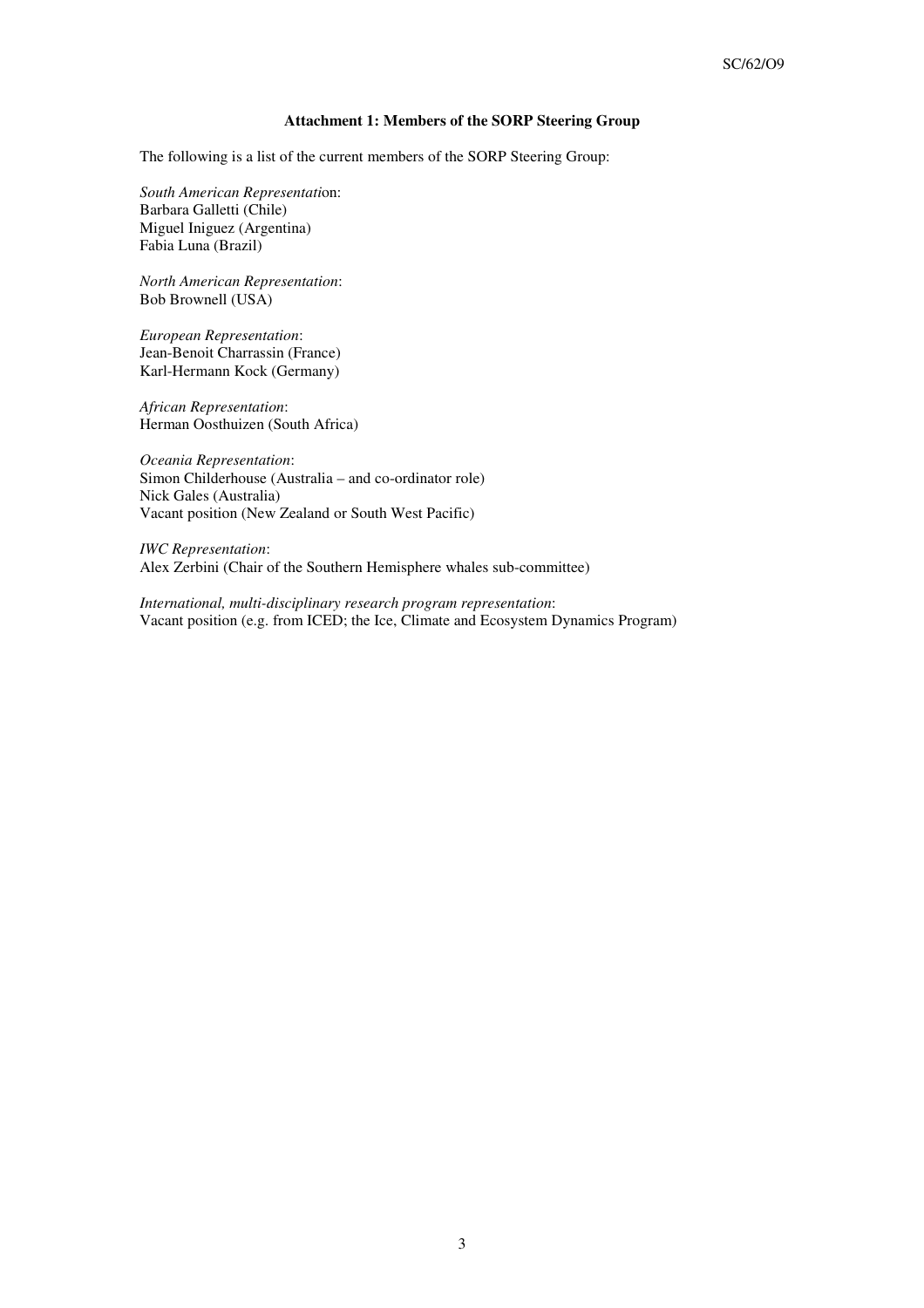## **Appendix 2: Short summary of proposed SORP projects**

#### *1. Distribution, relative abundance, migration patterns and foraging ecology of three ecotypes of killer whales in the Southern Ocean*

There are three ecotypes of killer whales described from Antarctic waters that comprise at least three separate species. Little is known about these ecotypes and it is important to understand these populations as killer whales play a key role in the Antarctic marine ecosystem. This is especially true with respect to the impacts that they have on prey populations including marine mammals, fish and penguins. This project will investigate the factors relative to the ecosystem impact of three species killer whales that occur in Antarctic and adjacent waters, by focusing on their systematic relationships, abundance, distribution, movement patterns and prey preferences. Collaborators are from USA, Brazil, France and Canada.

#### *2. Foraging ecology and predator-prey interactions between baleen whales and krill: a multi-scale comparative study across Antarctic regions*

Little is known about the dynamics of predator‐prey interactions and the response of baleen whales to the distribution of their prey in the Antarctic. As a particularly important marine ecosystem (e.g. climate change impacts and international management of marine living resources) research focused on cetacean foraging ecology in the Antarctic represents a critical data gap. We propose to use novel tagging technologies combined with traditional scientific hydro-acoustic methods to quantify the types and frequency of prey consumed and daily consumption rates of poorly understood yet ecologically integral and recovering krill predators in the Antarctic, the humpback and minke whale. Collaborators are from USA and Australia for phase 1 and potentially Brazil, South Africa and Germany for phase 2.

#### *3. Acoustic trends in abundance, distribution, and seasonal presence of Antarctic blue whales and fin whales in the Southern Ocean*

This initiative aims to implement a long term acoustic research program that will examine trends in Southern Ocean blue and fin whale population growth, distribution, and seasonal presence through the use of passive acoustic monitoring techniques. Current understanding of blue and fin whale life history characteristics, population abundance, and any post-whaling recovery is extremely limited. While obtaining accurate absolute abundance estimates is currently beyond the reach of passive acoustic methods, measures of relative abundance are easily obtainable and can be conducted in a consistent manner. Comparison of relative abundance estimates from individual locations across many years collected by acoustic surveys can provide a precise measure of population growth. Comparison of relative abundance estimates within and between locations and years can further be used to assess trends in distribution and seasonal presence over time. Collaborators are from Australia, France, USA and Germany.

### *4. What is the distribution and extent of mixing of Southern Hemisphere humpback whale populations around Antarctica? Phase 1: East Australia and Oceania*

An improved understanding of the movements and mixing of humpback whales around Antarctica has been identified as a priority for the IWC. This information is integral to assessing the recovery of depleted populations. A key step in assessing recovery is estimating pre-exploitation size which requires knowledge of stock identity and appropriate allocation of historic catches to correct stocks. An improved understanding of the migratory and feeding behaviour of humpback whales would allow the more appropriate allocation of catches made in this region which would improve the accuracy of recovery assessments and estimates of pre-whaling population sizes. Collaborators include New Zealand, Australia, USA, France, Samoa, Tonga and Chile.

#### *5. Living whales in the Southern Hemisphere*

This project entails the undertaking of a technical conference/workshop to review the strengths and weaknesses of available non-lethal research methods for studies of living whale in the Southern Ocean and their ecological roles in the Southern Hemisphere. The objectives are to advance the synergies of non-lethal methods for investigations addressing five broad themes:

- 1) Population dynamics of recovering whales
- 2) Life history parameters of whales
- 3) Resource partitioning/competition of whales
- 4) The role of whales and their predators in the ecosystem
- 5) The response of whales to Climate change